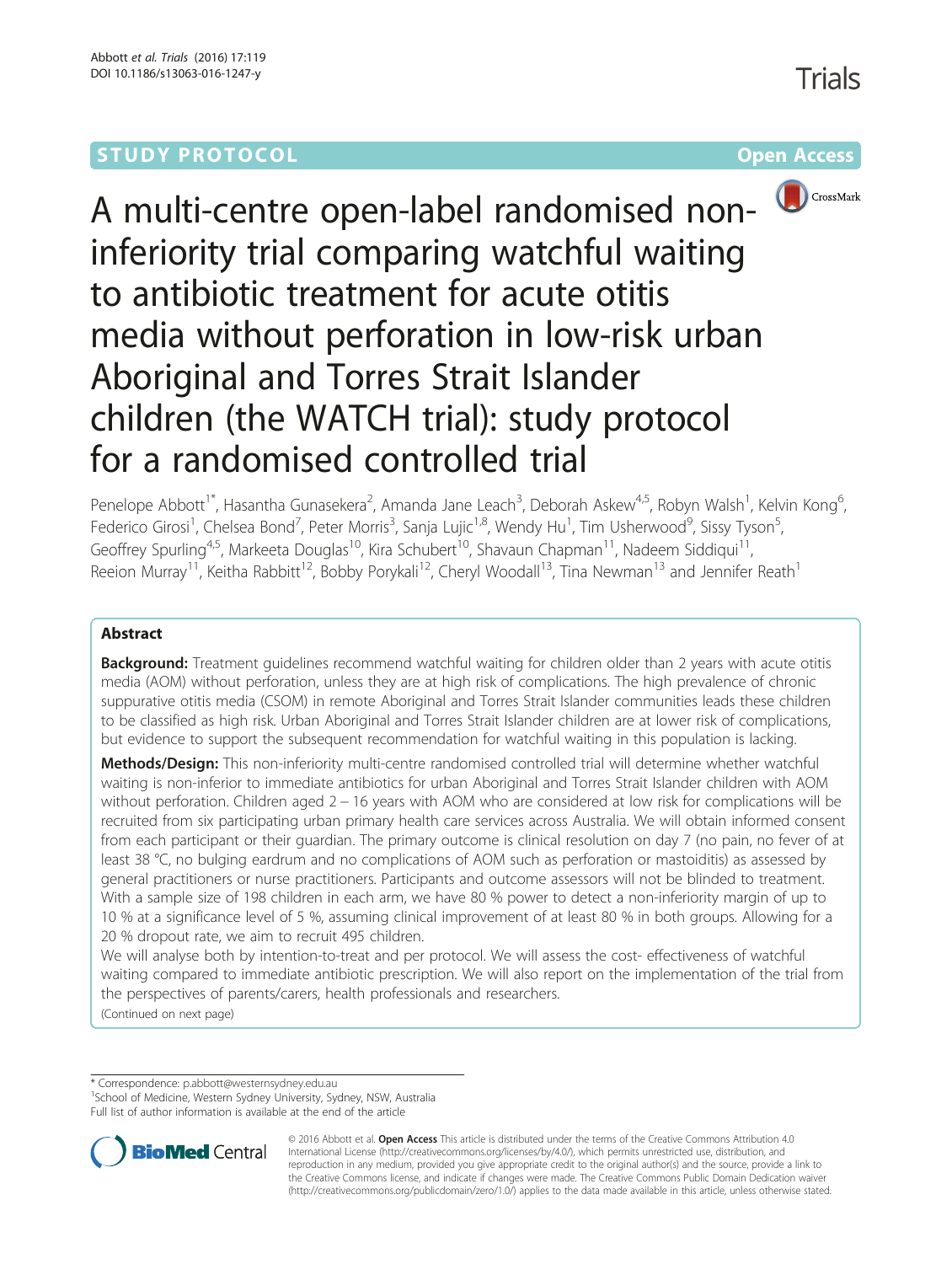# (Continued from previous page)

**Discussion:** The trial will provide evidence for the safety and effectiveness of watchful waiting for the management of AOM in Aboriginal and Torres Strait Islander children living in urban settings who are considered to be at low risk of complications.

Trial registration: The trial is registered with Australia New Zealand Clinical Trials Registry ([ACTRN12613001068752](https://www.anzctr.org.au/Trial/Registration/TrialReview.aspx?id=365023&isReview=true)). Date of registration: 24 September 2013.

Keywords: Otitis media, Acute otitis media, Aboriginal and Torres Strait Islander peoples, Indigenous population, Children, Antimicrobial agents, Randomised controlled trial

### Background

Acute otitis media (AOM) is a common reason for childhood presentation to health services and for prescription of antibiotics [\[1](#page-8-0)] and is commonly managed in general practice in Australia [\[2](#page-8-0)]. AOM creates a large health and cost burden for individuals and communities [[1, 3\]](#page-8-0). Otitis media (OM) refers to inflammation of the middle ear space, which is characterised by the presence of middle ear effusion and causes illness and hearing loss [[1\]](#page-8-0). In AOM there are also symptoms and signs of acute infection [\[4](#page-8-0)]. Serious complications of AOM, such as chronic suppurative otitis media (CSOM) (persistent ear discharge through a perforation in the eardrum) and mastoiditis, are rare in developed countries, where most cases of AOM resolve spontaneously [[1, 5\]](#page-8-0).

Antibiotics are not recommended for most children in developed countries with AOM due to limited clinical benefit [\[4](#page-8-0)] and the personal and public health risks of antibiotic resistance [\[6](#page-8-0)–[8\]](#page-8-0). Aboriginal and Torres Strait Islander children who live in remote communities, where the incidence of AOM and prevalence of CSOM are high, are among those who are to expected benefit from antibiotic treatment for AOM [\[9](#page-8-0)–[11\]](#page-8-0). However, there is little evidence for the appropriate management of AOM in the majority of Aboriginal and Torres Strait Islander children who live in urban settings and who are considered to be at lower risk of complications.

#### Diagnosis and management of AOM

The particular combination of symptoms and signs of acute infection providing the most reliable diagnosis of AOM is debated. However, middle ear effusion accompanied by ear pain or bulging of the tympanic membrane is likely to be AOM [\[4\]](#page-8-0).

High-level evidence from studies in developed countries shows that immediate antibiotic treatment confers only a modestly decreased duration of pain and fever at the cost of increased side effects [[12](#page-8-0)–[17](#page-8-0)]. International treatment guidelines [\[18](#page-8-0), [19\]](#page-8-0) currently recommend watchful waiting (initial observation and symptomatic treatment) and avoidance of immediate antibiotic treatment of AOM in children older than 2 years of age who are at low risk of complications. In this approach, carers are advised that children with persistent symptoms need clinical reassessment, at which point the clinician will review the need for antibiotics.

# OM and AOM management in urban Aboriginal and Torres Strait Islander children

Data on the burden of OM in Aboriginal and Torres Strait Islander children living in urban areas are sparse. Moderate to severe hearing loss was present in 32 % of 47 Aboriginal children and 7 % of 120 non-Aboriginal children aged 12 months or more in a study undertaken in an urban area of Western Australia [[20\]](#page-8-0). In the most recent Australian Aboriginal and Torres Strait Islander Health Survey, 12 % of children under 14 years were reported to have ear or hearing problems, and this was the same in remote and non-remote areas [[21\]](#page-8-0). Aboriginal and Torres Strait Islander children were significantly more likely than non-Indigenous children to be reported to have ear or hearing problems (rate ratio 1.3) [\[21\]](#page-8-0). As many Aboriginal and Torres Strait Islander Australians already experience marked disadvantage compared to other Australians, effective treatment of ear disease and prevention of hearing impairment in Aboriginal and Torres Strait Islander children is vital to maximise health and learning outcomes [\[22](#page-8-0)].

Recently, the recommended approach to the management of Aboriginal and Torres Strait Islander children with AOM has changed. The 2001 Australian guidelines [[23](#page-8-0)] recommended immediate antibiotics for all Aboriginal and Torres Strait Islander children with AOM. However, the 2010 guidelines [[5\]](#page-8-0) recommend watchful waiting for Aboriginal and Torres Strait Islander children at low risk of CSOM. In these guidelines, Aboriginal and Torres Strait Islander children are classified as low risk if they are older than 2 years of age, do not have eardrum perforation or history of perforation and do not live in geographical areas with a high incidence of CSOM (defined as greater than 4 %), such as is consistently seen in remote Australia. As approximately 75 % of Aboriginal and Torres Strait Islander children live in urban and non-remote regional communities [\[24\]](#page-8-0), where CSOM rates are likely to be less than 2 % [[25](#page-8-0), [26](#page-8-0)], this advice presents an important change in clinical practice [\[5\]](#page-8-0).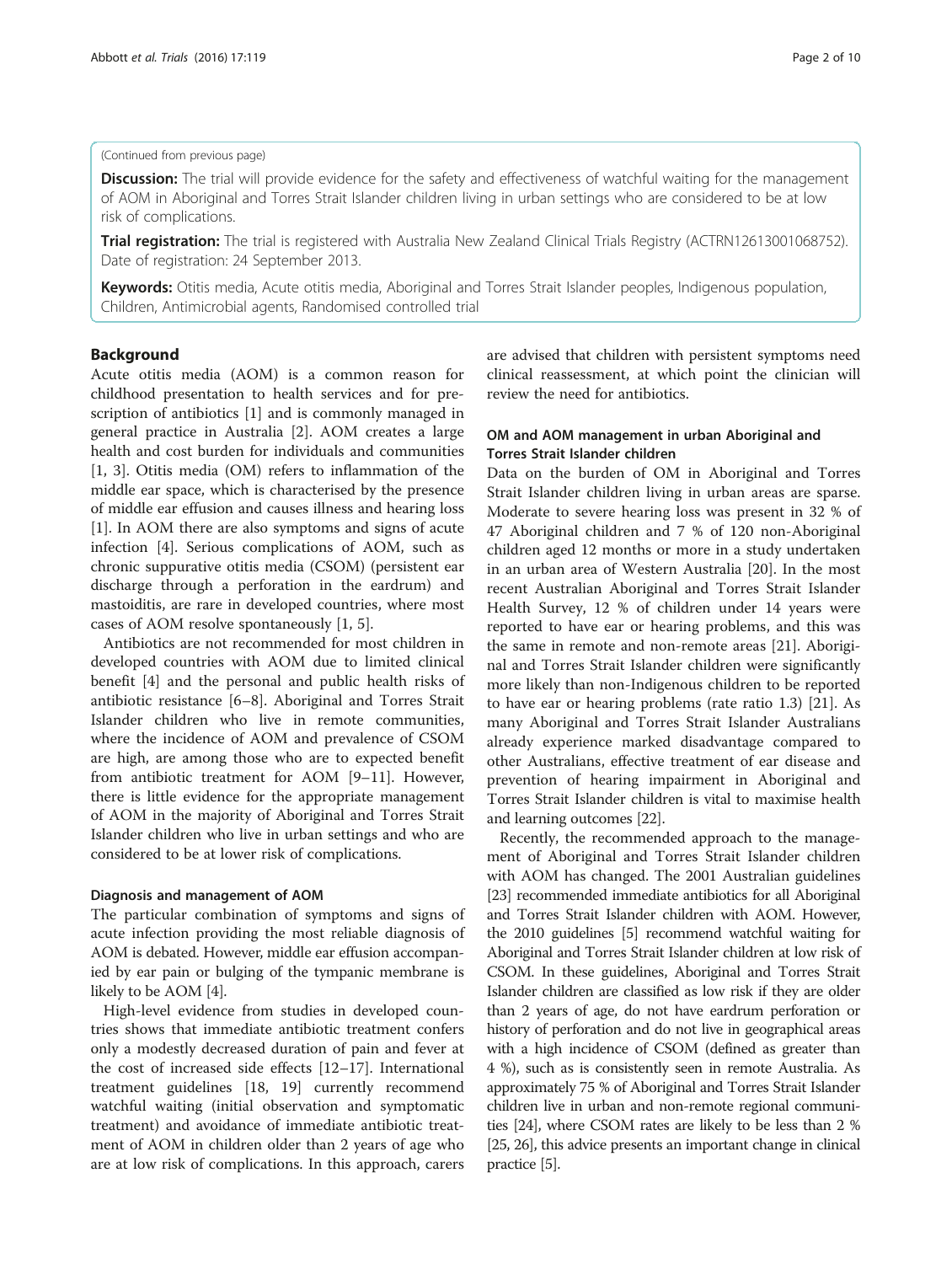Pilot work undertaken prior to commencement of the study

An obstacle to evidence-based management of OM in primary care is lack of diagnostic accuracy [[1](#page-8-0), [27](#page-8-0)]. Diagnosis of AOM requires detection of middle ear effusion, which can only be reliably made using tympanometry or pneumatic otoscopy. However, both of these diagnostic aids are greatly underutilised by general practitioners (GPs), including in Aboriginal Medical Services [[28\]](#page-8-0). Prior to the development of the WATCH study design, we undertook preliminary research concerning diagnosis of OM in the general practice setting [[29](#page-8-0), [30](#page-8-0)]. We determined that tympanometry was likely to be a more acceptable diagnostic technique than pneumatic otoscopy to aid GP diagnosis in AOM and incorporated this into the study design. We also undertook a retrospective medical record review in two participating services prior to commencement of the study to determine the numbers of children seen with AOM at these sites. This information was used to determine the study design and the duration required to meet recruitment targets.

#### Study aims

The WATCH trial aims to determine whether watchful waiting is non-inferior to immediate antibiotic treatment in achieving clinical resolution of AOM without complications in Aboriginal and Torres Strait Islander children at low risk of complications who reside in urban areas. In addition to providing information to guide clinical management of AOM, we will investigate the relative costs and acceptability of the two treatment approaches to parents/carers and health care providers, and their views and experiences of the research processes.

#### Methods/Design

#### Primary objective

To determine whether watchful waiting is non-inferior to immediate antibiotic treatment in achieving clinical resolution of AOM without perforation at day 7 in urban Aboriginal and/or Torres Strait Islander children who are at low risk of CSOM.

#### Secondary objectives

- 1. To determine whether watchful waiting is non-inferior to immediate antibiotic treatment in regards to symptom resolution, resolution of otoscopic signs, complication rates, and parent/carer satisfaction with treatment
- 2. To assess the cost-effectiveness of watchful waiting compared to immediate antibiotic prescription
- 3. To explore the acceptability of the two treatment arms and the experience of taking part in and conducting the trial, from the perspectives of parents/carers, health professionals and researchers, and to use this information to assist in the interpretation and translation of the findings

#### Design

We are using a non-inferiority, open-label, randomised controlled trial (RCT) design. Non-inferiority studies seek to determine if a new treatment is no worse than a reference treatment by a predetermined margin. The new treatment is recommended if it is similar or better than the previous treatment, usually on the premise that the new treatment has other advantages over the reference treatment [\[31\]](#page-8-0). Children will be randomised to watchful waiting or immediate antibiotic therapy, stratified by study site and age of child  $(2 - 6$  years and  $7 - 16$  years), using the National Health and Medical Research (NHMRC) Clinical Trial Centre Interactive Voice Response System (IVRS). It is not possible to blind the patient or treating staff. Outcome measurements will be verified by blinded assessment of tympanometry and video-pneumatic otoscopy (VO) data by an otolaryngologist and analysis will be blinded.

For practical reasons, the participating sites will commence staggered recruitment, commencing in two sites per block, 6 months apart. We will undertake cost-effectiveness analysis and a qualitative study in conjunction with the RCT as an integral part of the study design, with planning for both having commenced at inception [[32\]](#page-8-0). A Data Safety Monitoring Board will oversee the conduct of the trial.

#### Study setting

The study is a multi-centre study with six participating sites, all of which are in urban settings, including: five Aboriginal Community Controlled Health Services (ACCHSs); and one Indigenous Health Service. ACCHS are services dedicated to health care delivery for Aboriginal Australians and are run by the local Aboriginal communities for the local Aboriginal community and are also known as Aboriginal Medical Services. The Indigenous Health Service has different governance to the ACCHSs, being a state government-supported general practice, which provides primary health care to Aboriginal and Torres Strait Islander peoples. For the purposes of this publication the ACCHSs and the Indigenous Health Service are collectively referred to as health services. The health services are in three states in eastern Australia; two in Queensland (Brisbane), three in New South Wales (Newcastle and Sydney) and one in the Australian Capital Territory (Canberra).

Participants will be recruited from the clients attending the health services. We will obtain informed consent from each participant or their guardian.

# Aboriginal and Torres Strait Islander community ethical consultation and ethical approval

We are committed to conducting this research within the ethical framework recommended by the National Health and Medical Research Council's Values and Ethics – Guidelines for Ethical Conduct in Aboriginal and Torres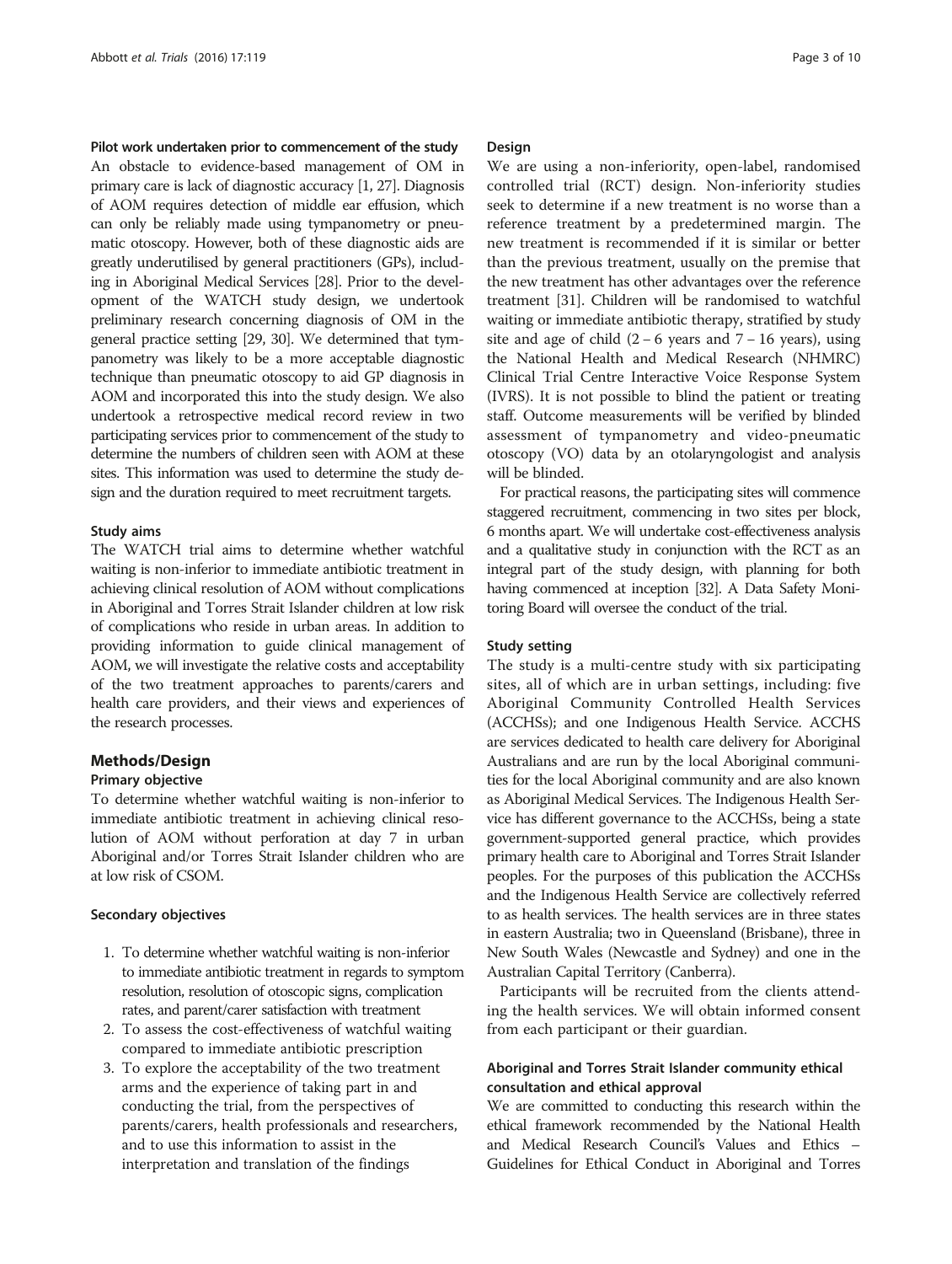Strait Islander Health Research [\[33\]](#page-8-0) and the Aboriginal Health and Medical Research Council's key principles for ethical research [[34](#page-8-0)]. We obtained approval from the Boards of the ACCHSs and the Inala Community Jury for Aboriginal and Torres Strait Islander Health Research (a group of Aboriginal and Torres Strait Islander people from the Inala community who guide all research conducted by the service) [[35\]](#page-8-0).

This study has been approved by the following ethics committees:

- 1. Aboriginal Health and Medical Research Council Ethics Committee (938/13)
- 2. Western Sydney University Human Research Ethics Committee (13/012032 | H10369)
- 3. Human Research Ethics Committee for the Northern Territory, Department of Health and Menzies School of Health (HOMER 13/2074)
- 4. Metro South Human Research Ethics Committee (Queensland Department of Health) (HREC/13/ QPAH/366)
- 5. The University of Queensland Medical Research Ethics Committee (2013001093)

# Working with health services and communities

A strong tenet of this research is to work in a culturally safe and productive way with communities and health services, respecting their collaboration and providing them with adequate resourcing. We seek to build capacity both in terms of research skills and knowledge and skills in diagnosis and management of ear disease in these communities and health services. Services have nominated their own associate investigators (AIs) and we have provided funding for research officers (ROs) to be employed in each service. Aboriginal and Torres Strait Islander ROs help to ensure the research is locally culturally appropriate. Community research reference groups nominated by each health service have been funded and supported to provide ongoing community input to the research.

We are training all ROs and health service staff and providing support for professional development of the RO at each site. AIs and ROs are supported to attend annual investigator meetings. Training aims include promoting accurate diagnosis of AOM; the use of tympanometry and VO; evidence-based management of AOM; research skills and culturally appropriate research. The results of all aspects of the trial will be disseminated in each of the communities with which we are working.

# Intervention/Comparison

1. Watchful waiting: no immediate provision of antibiotic therapy at the time of enrolment. Subsequent treatment, including antibiotic

prescription, is at the discretion of the treating physician

2. Antibiotic group: immediate prescription of antibiotic therapy (choice of antibiotic recommended to be based on Australian prescribing guidelines [[36](#page-8-0)])

#### Relevant concomitant care and interventions

Any concomitant care or intervention is permissible at the discretion of the treating physician and parent/carer. We will record analgesia and other symptom relief and concomitant care.

# Eligibility criteria

#### Inclusion

- 1. Aboriginal and/or Torres Strait Islander child (as documented by the health service)
- 2. Aged 2 years to 16 years (inclusive)
- 3. Not previously enrolled in the study
- 4. Current AOM without perforation diagnosed by the treating physician based on a Type B tympanogram and at least one of the following:
	- bulging of the eardrum on otoscopy,
	- ear pain (or irritability in 2 to 3 year-olds)

#### Exclusion

- 1. The child has been taking any antibiotic in the previous 4 days
- 2. At high risk of CSOM, as defined by residing in a geographic area known to have prevalence of CSOM greater than 4 %
- 3. A grommet in situ, or a current or past history of tympanic membrane perforation
- 4. A condition which increases the risk of complications (including immunosuppression, genetic or chromosomal abnormality, cleft palate or mid-face abnormalities such as seen in Down syndrome)
- 5. Systemic features necessitating antibiotic treatment (including septicaemia, meningitis, pneumonia, or urinary tract infection)

#### Primary outcome

Proportion of children with clinical resolution of AOM, defined as all of the following: no pain, fever not higher than 38 °C, no bulging eardrum and no complications of OM (no perforation or mastoiditis) assessed by:

- 1. GP or nurse practitioner clinical examination on day 7 (acceptable range days 5 − 10)
- 2. Where 1. is not available, GP or nurse practitioner assessment of parental report and review of VO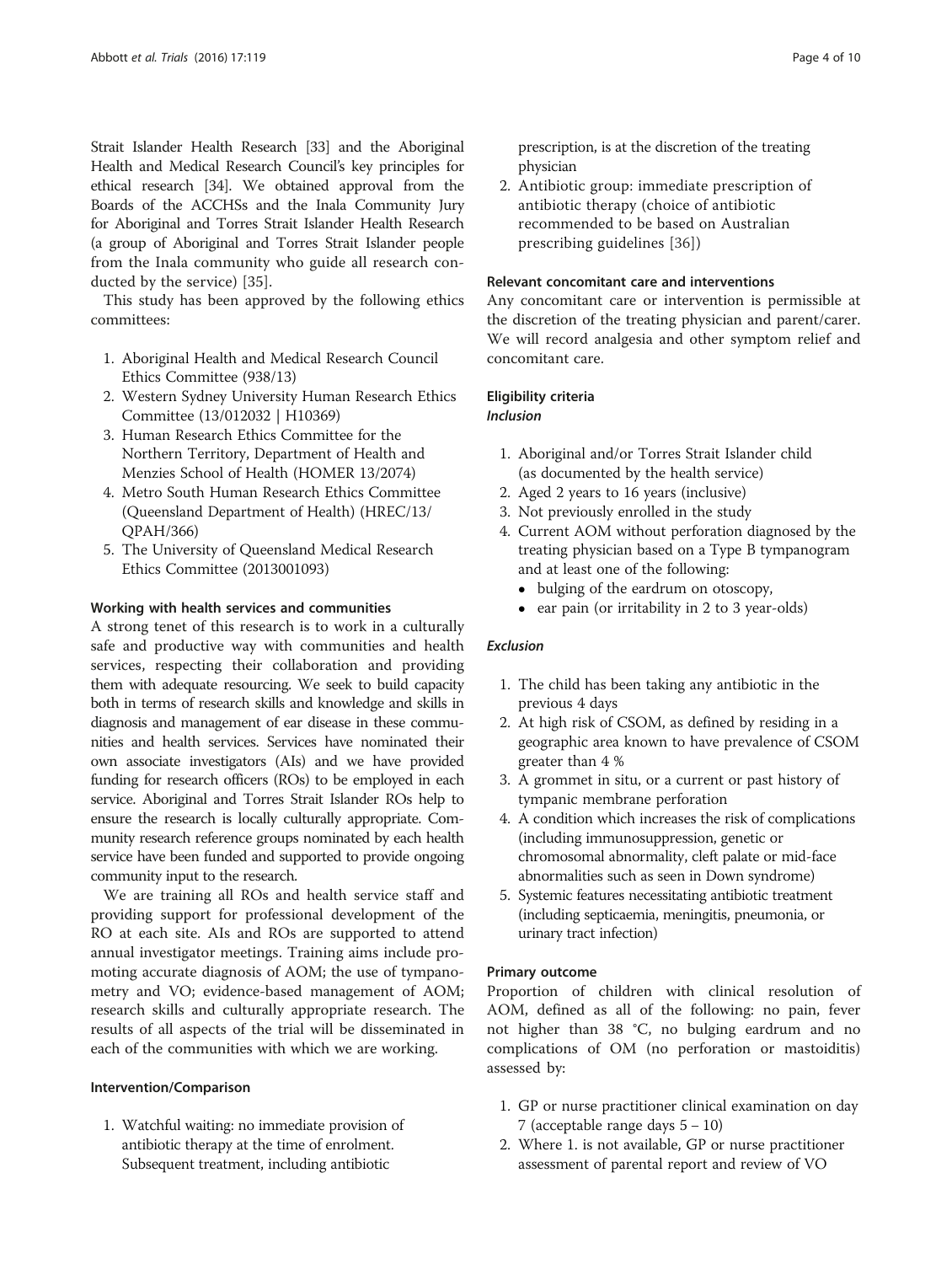(recorded by trained RO), and no fever of at least 38 °C

#### Secondary outcomes

- 1. Proportion of children with resolution of signs of AOM, through blinded otolaryngologist assessment of VO images and tympanometry taken at days 0 and 7\* by a trained RO
- 2. Proportion of children with middle ear effusion, perforation and CSOM at week 7\*, assessed by an independent blinded observer (otolaryngologist) reviewing VO and tympanometry data
- 3. Proportion of children with new antibiotic prescriptions (where 'new' is any antibiotic prescription provided after the recruitment consultation) for an index case of AOM assessed by review of medical record and by parent/carer report
- 4. Parent/carer-reported time to resolution of AOM symptoms assessed by parent/carer symptom report
- 5. Usage of analgesia for AOM symptom relief assessed by parent/carer report
- 6. Parent/carer satisfaction with AOM treatment assessed by parent/carer report using rating scale

(\*acceptable ranges: days 2 − 4; days 5 − 10; days 11 − 17; weeks  $6 - 8$ )

# Processes of enrolment and subsequent assessments

The enrolment processes are shown in Fig 1. Children will undergo subsequent assessments via phone or face-to-face at days 3, 7, and 14 and week 7. Medicallytrained chief investigators will review participant medical records for any additional information relating to ear disease and/or its treatment which occurred in the 3 months following recruitment. Details of data collection at each of the scheduled assessment times are summarised in Table [1.](#page-5-0)

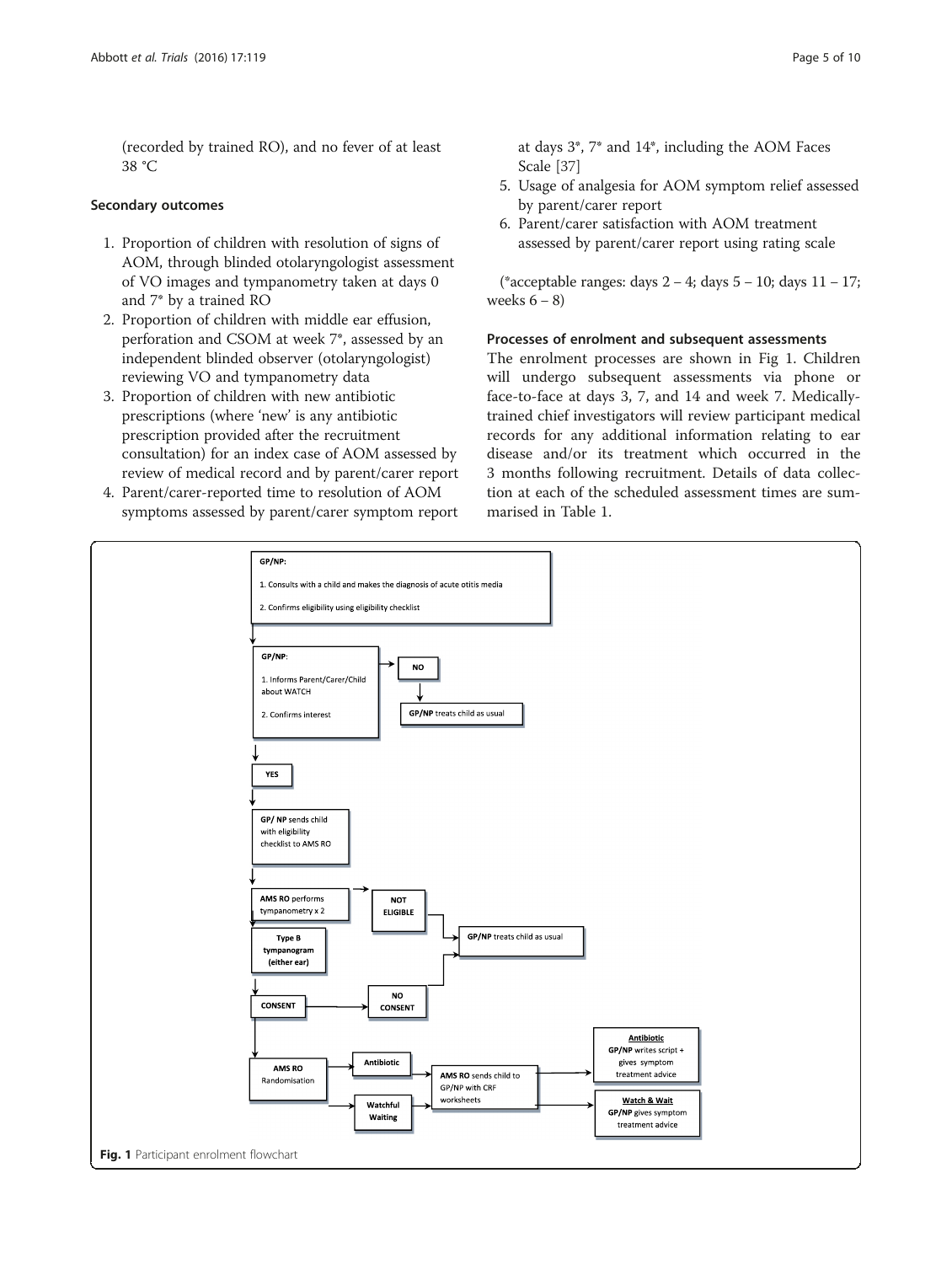| Assessment                                                                   | Performed by                             | Screening/<br>Randomisation<br>Day 0 | Post-randomisation <sup>a</sup> |                           |                              |                   |                                   |
|------------------------------------------------------------------------------|------------------------------------------|--------------------------------------|---------------------------------|---------------------------|------------------------------|-------------------|-----------------------------------|
|                                                                              |                                          |                                      | Day 3<br>(Days $2-4$ )          | Day 7<br>(Days $5 - 10$ ) | Day 14<br>(Days $11 - -17$ ) | (Weeks<br>$6 - 8$ | Week 7 3 months<br>(no<br>window) |
|                                                                              |                                          |                                      |                                 |                           |                              |                   |                                   |
| Temperature                                                                  | GP/NP/Health service<br>RO or Al         | X                                    |                                 | Χ                         |                              |                   |                                   |
| Tympanometry                                                                 | GP/NP/AMS Health<br>service RO or/AMS AI | Χ                                    |                                 | X                         |                              | $\times$          |                                   |
| Digital video-otoscopy                                                       | GP/NP/Health service<br>RO or Al         | X                                    |                                 | X                         |                              | X                 |                                   |
| Health history and socio-demographics                                        | Health service RO/AI                     | X                                    |                                 |                           |                              |                   |                                   |
| Symptoms questionnaire                                                       | AMS Health service<br>RO/AMS AI          | X                                    | X                               | X                         | X                            |                   |                                   |
| Progress questions                                                           | AMS Health service<br>RO/AMS AI          |                                      | X                               | $\times$                  | X                            | $\times$          |                                   |
| Serious adverse events/severe study-<br>related adverse events               | AMS Health service<br>RO/AMS AI          |                                      | X                               | $\times$                  | X                            | $\times$          |                                   |
| Review Parent/Carer/Child Diary -symptom<br>assessment using AOM-Faces Scale | AMS Health service<br>RO/AMS AI          |                                      | X                               | $\times$                  | X                            |                   |                                   |
| Medical record review                                                        | Medical record reviewer                  |                                      |                                 |                           |                              |                   | $\times$                          |

#### <span id="page-5-0"></span>Table 1 Schedule of assessments - child/parent/carer

AI associate investigator, AMS Aboriginal Medical Service, GP general practitioner, NP nurse practitioner, RO research officer <sup>a</sup>Bracketed day/week numbers in the Post-randomisation column above represent acceptable time ranges.

#### Data collection and data management

Data collected during each study visit will be recorded using standardised case report forms (CRFs). Data from paper CRFs will be entered into an electronic database by the ROs at each of the participating sites, ideally within 2 weeks of data collection. Electronic CRFs will have participant identifying details removed and be labelled with coded identifiers including randomisation number. Initially, 10 % of paper CRFs will be crossed checked against electronic CRFs for accuracy by a Western Sydney University RO, with a more intensive review conducted as indicated. Data discrepancies will be discussed with and amended by the site accordingly. Randomisation allocation is generated and stored separately from the electronic database and will only be forwarded to the study statistician upon request.

#### Sample size and power

With 198 children in each arm of the study, the study will have 80 % power to detect a non-inferiority margin of up to 10 % at a significance level of 5 %, assuming a clinical improvement rate of at least 80 % in both study groups [[38\]](#page-8-0). Allowing for a dropout rate of up to 20 % at days 5 − 10, the total sample size required is 495 children.

#### Analysis

The primary outcome measure is clinical resolution on day 7 as defined above. We will compare the proportion of children meeting the definition of clinical resolution using intention-to-treat analysis (ITT), as well as per-protocol analysis, as non-inferiority trials that use only ITT can be biased towards finding non-inferiority [[39](#page-9-0)]. The perprotocol population will consist of all randomised patients who have adhered to the allocated treatment, were not lost to follow-up, and who have no major protocol deviations. All participants with complete outcome information at day 7 will be included. For protocol deviations where participant data are available, these will be analysed and the impact of their inclusion assessed and reported.

Sensitivity analyses will describe the impact of the following alternative assumptions: (1) missing = clinical failure; (2) missing = clinical success; (3) extrapolation from days 2 − 4 telephone interview; (4) best case for watchful waiting; and (5) worst case for watchful waiting. A secondary per-protocol analysis (accounting for non-adherence and change in treatment) will be done to describe any short-term benefits and harms associated with antibiotic use.

Non-inferiority of watchful waiting compared with antibiotic treatment will be accepted if the lower bound of the 95 % CI around the estimated difference in the primary endpoint rates does not exceed 10 %.

Data analysis will include analysis using Fisher's exact and Chi-square tests for categorical outcomes, and parametric and non-parametric tests for continuous measures, as required. The difference in the primary endpoint between the two groups will be expressed as a risk difference. Where appropriate, odds ratios (ORs) will be calculated and will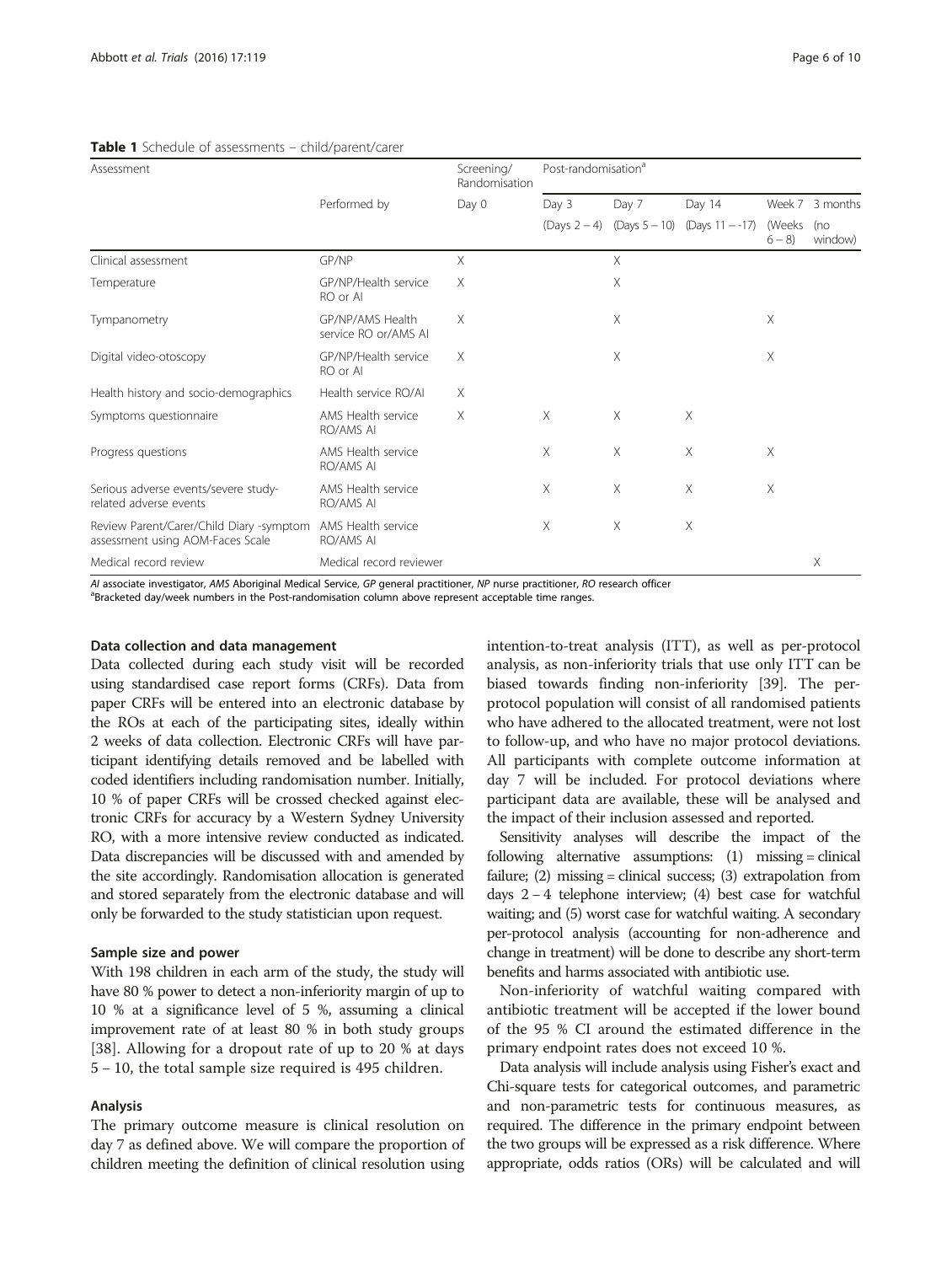include both unadjusted (crude) and adjusted ORs. Adjusted ORs will be obtained using multivariable logistic regression, adjusting for baseline covariates. Time to resolution of AOM symptoms will be modelled using a multilevel Cox (proportional hazards) regression analysis and graphically displayed using Kaplan-Meier curves. Secondary analyses by stratification factors (recruitment site and age) will be carried out, numbers permitting.

# Cost-effectiveness data collection and analysis

As a secondary outcome measure, we will assess the costeffectiveness of watchful waiting compared to immediate antibiotic prescription, as measured through the incremental cost-effectiveness ratio (ICER). The ICER is defined as:

"ICER" = 
$$
(C_2 - C_1) / (Q_2 - Q_1)
$$

where  $C_i$  and  $Q_i$  denote costs and Quality-adjusted Life Years (QALYs) [[40](#page-9-0)] associated with the treatment received in trial arm  $i$ , and  $i$  is 1 for antibiotic treatment and 2 for watchful waiting.

### Costs of treatment

Costs of treatment including medication costs, health service usage and non-medical costs will be computed for events related to AOM and its treatment. This information will be collected as follows:

- 1. Medication costs will be calculated using parent/carerreported antibiotic/analgesia usage collected in the CRFs
- 2. Health service usage data will be collected mostly in the CRFs, but also through medical record review. The medical record data will be reviewed within two distinct time periods: 0 to 7 weeks post recruitment and 7 weeks to 3 months post recruitment. Medical record data relating to weeks 0 to 7 will be compared with CRF data to check and enhance reliability of health service usage information. The medical record data from week 7 to 3 months will allow collection of later information, if any, relating to health service utilisation, such as later follow-up appointments relating to the ear disease or its complications. We will estimate costs of health service utilisation and complications by applying publicly available price factors to utilisation figures. Complications requiring a hospital admission will be priced using the National Public Cost Weight Tables [[41\]](#page-9-0). Complications requiring a visit to a medical practitioner will be priced according to item numbers within the Australian universal health benefit scheme, Medicare
- 3. Non-medical costs will be calculated from parent/ carer data collected in the CRF. We will use a societal point of view and, therefore, include non-medical costs, both tangible and intangible, borne by the carers of the child. The main

non-medical tangible cost is transportation to and from the GP or any other health care provider. The main non-medical non-tangible cost is time spent by parents/carers in activities related to the AOM or its treatment, which take them away from their usual role or activities. The parent/carer estimate of the time spent on such activities will be converted into a monetary figure using standard guidelines for wages and productivity [[42](#page-9-0)].

#### Quality-adjusted Life Years (QALYs)

We will calculate QALYs using CRF data from parent/ carers. The CRF data will be used to measure the time a child spends in different health states associated with both the natural course of the disease (mostly characterised by pain), and complications (such as rash or gastrointestinal problems). Each health state will be assigned a utility value (that measures the degree of preference society places on that health state) using QALY weights found in the medical literature, since a novel evaluation of preferences is not in the scope of this trial. QALYs will then be computed by combining the information about the time spent in the different health states with the QALY weights.

Missing cost-effectiveness data will be managed through the use of imputation, rather than deleting observations. Sensitivity analysis is particularly important, since QALY weights currently available are not specific to the Aboriginal and Torres Strait Islander population. Sensitivity analysis will be performed using both one-way and multi-way Monte Carlo simulations, and will allow us to estimate how much the uncertainty regarding QALY estimates contributes to the overall results. In both cases the key output is the set of conditions under which the ICER remains in an acceptable range, in order for watchful waiting to be considered cost-effective.

## Qualitative data collection and analysis

We will undertake a qualitative study using thematic analysis of individual and group interviews to examine parents'/carers', health professionals' and researchers' experiences of the trial and views on the different treatment approaches to AOM. Semi-structured interviews will be undertaken with consenting health care providers (Aboriginal health workers, nurses, GPs, allied health providers) and parent/carers in selected sites, including parent/carers who declined to take part in the RCT. Interview participants will be selected using a purposive sampling strategy for maximal variation of age, gender, study experiences and views [[43\]](#page-9-0). Interviews will also be undertaken with consenting research officers and the community reference groups in each site. The interviews will be taped, transcribed, de-identified and coded. Transcripts will be coded by two members of the research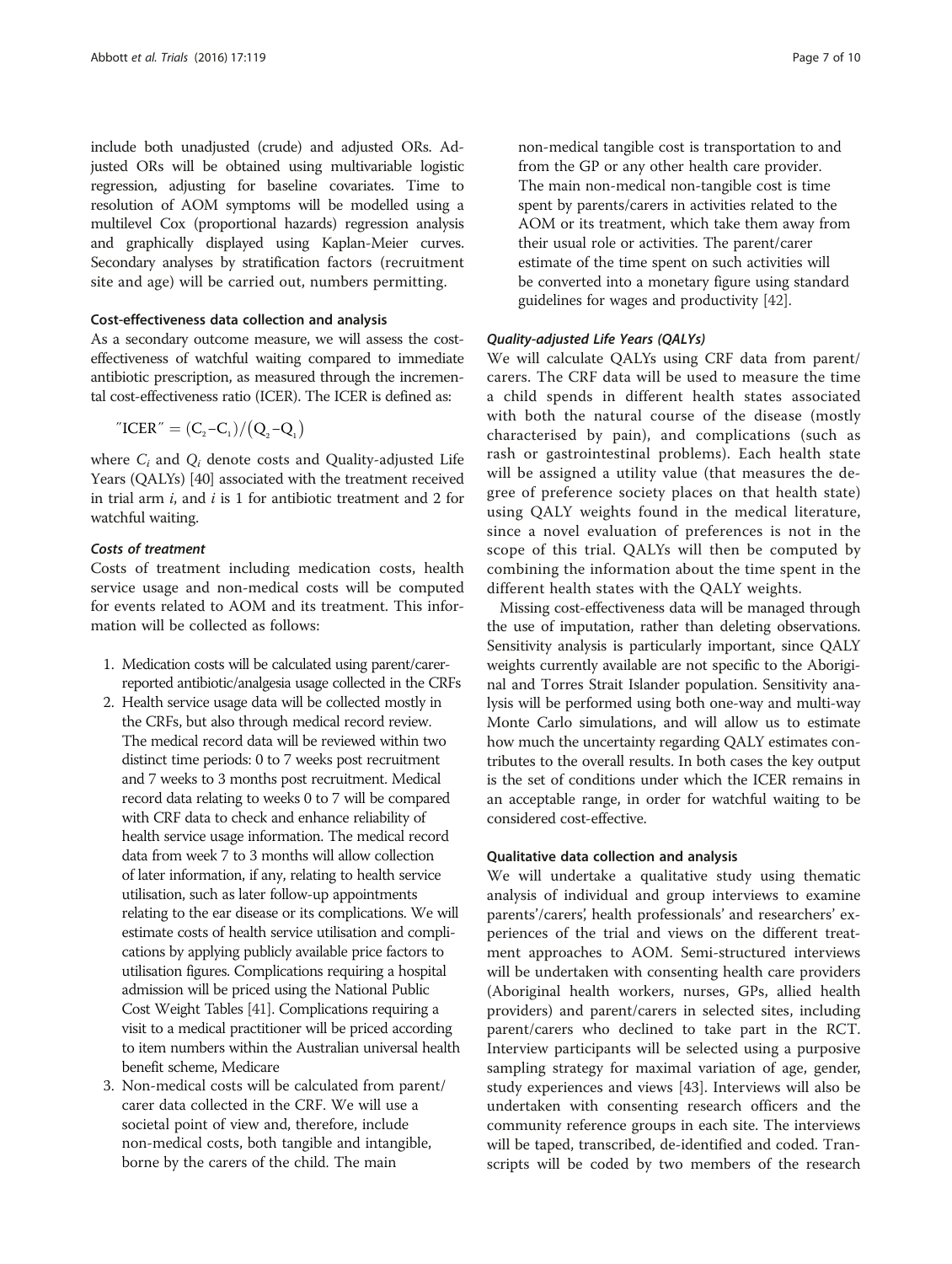team with contrasting disciplinary perspectives, and any differences in interpretation resolved by discussion, and a thematic analysis undertaken [\[44](#page-9-0)].

# **Discussion**

The WATCH trial will answer the important clinical question: whether watchful waiting is (or is not) inferior to immediate antibiotic therapy for urban Aboriginal children with AOM who are at low risk of complications. We will assess the cost-effectiveness of the two approaches and qualitatively examine the acceptability of the alternate approaches to management of AOM to parents and carers, and health care providers. Furthermore, we will examine experiences of the trial process itself in order to inform future RCT studies in Aboriginal health settings.

This trial will make an important contribution to the evidence base for the safe management of AOM in urban Aboriginal children. Australian guidelines for the management of AOM have recently been updated [\[5](#page-8-0)] and Aboriginal and Torres Strait Islander children living in urban settings are no longer classified as high risk for complications of AOM, and thus health care providers are advised they should be treated with watchful waiting. This requires a change in clinical practice. The expert consensus guideline advice has been extrapolated from studies in low-risk, developed countries internationally. There have been no studies into the relative effectiveness of a watchful waiting approach for urban Aboriginal and Torres Strait Islander children, nor of attitudes of carers and health care providers to this approach.

Research undertaken with Aboriginal and Torres Strait Islander people must have net benefits for communities, incorporate community research control, be conducted in a manner sensitive to the cultural principles of Aboriginal society, be appropriately resourced and enhance the skills and knowledge of the Aboriginal and Torres Strait Islander people, communities and organisations that are participating in the project [[34\]](#page-8-0). This study has been designed with awareness and commitment to these guiding principles and to the flexibility required to undertake a randomised controlled trial in Aboriginal and Torres Strait Islander health settings.

Ear health is a core priority for Aboriginal communities and the health care providers who work with those communities. Aboriginal and Torres Strait Islander people experience marked disadvantage compared to other Australians [[45\]](#page-9-0) and effective treatment of ear disease and prevention of hearing impairment in Aboriginal children is vital to maximise health and learning outcomes [[22\]](#page-8-0). The ultimate goal of this research is to ensure appropriate treatment of acute infections of the middle ear so as to maintain the ear health of Aboriginal children and decrease their risk of developing chronic complications.

#### Trial status

The trial is registered with the Australia New Zealand Clinical Trials Registry (ACTRN12613001068752). Contracts have been signed with six participating health services, which were selected based on service size and geographic location. Four ACCHSs declined to participate in the trial when approached for potential participation. Training and orientation to the study has been undertaken in all sites and recruitment has commenced in five sites. There was a protocol change made after one child was recruited to the study. This comprised:

- (1)Revision of the diagnostic criteria of AOM to comprise 'ear pain or irritability' in a child aged 2 to 3 years)
- (2)Amendment to the primary outcome to allow the GP to assess the outcome (resolution of AOM) through assessment of parental report and review of VO- and RO-collected temperature if the child had not come in to see the GP
- (3)Removal of a requirement for tympanometry and VO at the day-3 and day-14 data collection points, allowing data to be collected by telephone rather than face-to-face

Another protocol change to eligibility inclusion criteria was made after 36 children were recruited to the study, permitting the eligibility diagnosis of AOM without perforation and the day-7 primary outcome assessment by the treating nurse practitioner as well as the GP. This was deemed necessary as it was the normal practice in one of the later recruiting sites for diagnosis and treatment of AOM to be determined by credentialed nurse practitioners at the health service.

#### **Abbreviations**

ACCHS: Aboriginal Community Controlled Health Services; AI: associate investigator; AMS: Aboriginal Medical Service; ANOVA: analysis of variance; AOM: acute otitis media; CRF: case report form; CSOM: chronic suppurative otitis media; GP: general practitioner; ICER: incremental cost-effectiveness ratio; NP: nurse practitioner; OM: otitis media; QALYs: Quality-adjusted life Years; RCT: randomised controlled trial; RO: research officer; VO: videopneumatic otoscopy; WATCH: Watchful waiting for Aboriginal and Torres Strait Islander Children with acute otitis media: the WATCH trial.

#### Competing interests

PA, DA, KK, TU, GS, MD, SC, NS, RM, KR, CW, TN and JR work at participating study sites, in dual roles as researchers and clinicians or managers.

#### Authors' contributions

PA contributed to the concept and design of the study and prepared the initial draft of the manuscript. JR led the research and contributed to the concept and design of the study and the manuscript development. HG, AJL, DA, RW, KK, FG, CB, PM, SL, WH and TU contributed to the concept and design of the study and the manuscript development. ST, GS, MD, KS, SC, NS, RM, KR, BP, CW and TN contributed to the design of the study. All authors read and approved the final manuscript.

#### Acknowledgements

We acknowledge the support of the boards, management and staff of the Aboriginal and Torres Strait Islander Community Health Services Brisbane, Aboriginal Medical Service Western Sydney, Awabakal Primary Health Care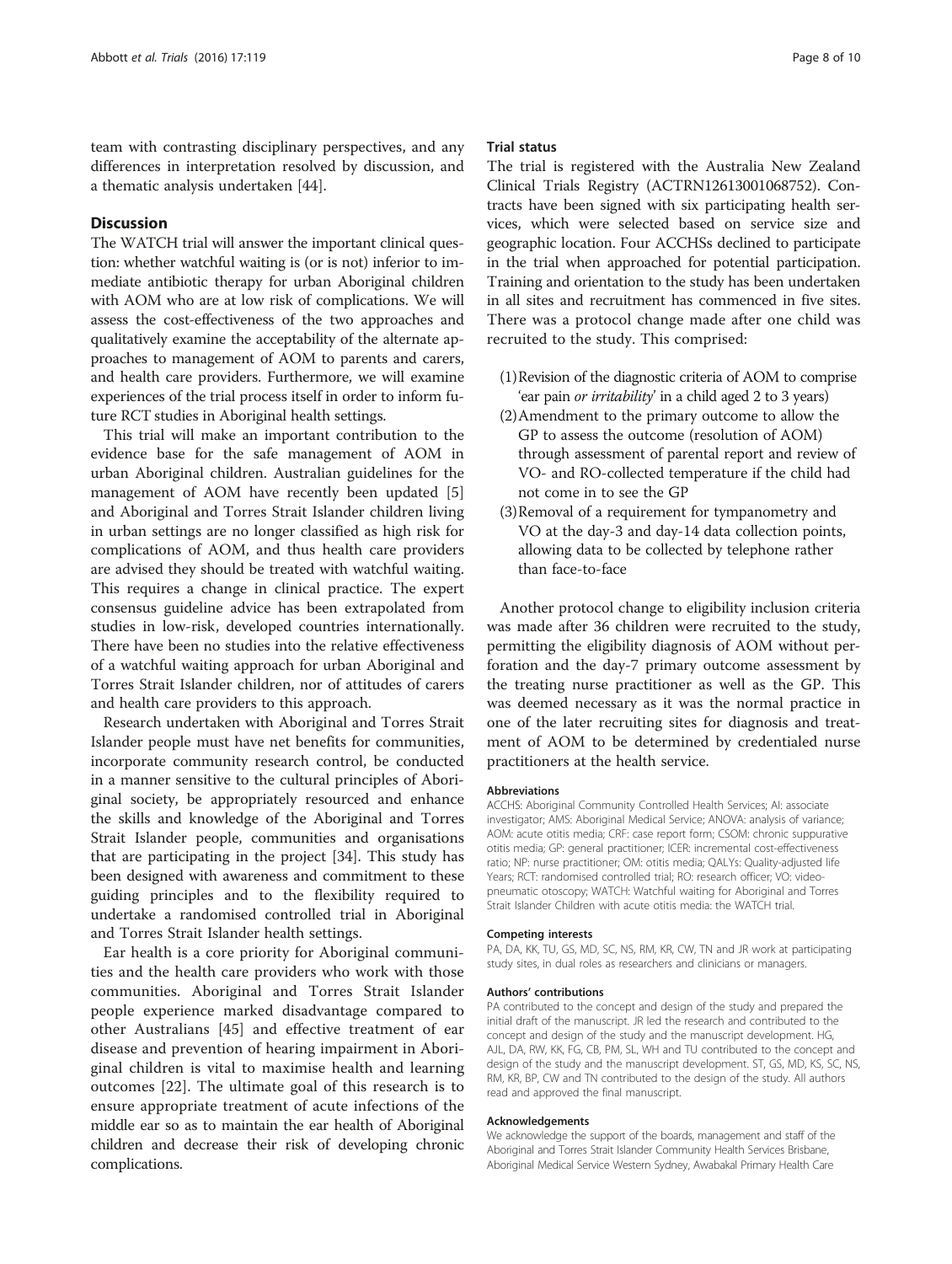<span id="page-8-0"></span>Centre, Tharawal Aboriginal Corporation, and the Winnunga Nimmityjah Aboriginal Medical Service. We also acknowledge the support of the Inala Aboriginal and Torres Strait Islander Community Jury for Health Research and the management and staff of the Southern Queensland Centre of Excellence in Aboriginal and Torres Strait Islander Primary Health Care. AJL is funded by NHMRC Research Fellowship 1020561. This work is supported by a National Health and Medical Research Council Project Grant (1046266).

#### Author details

<sup>1</sup>School of Medicine, Western Sydney University, Sydney, NSW, Australia. <sup>2</sup>University of Sydney, Sydney, NSW, Australia. <sup>3</sup>Menzies School of Health Research, Darwin, NT, Australia. <sup>4</sup>Discipline of General Practice, University of Queensland, Brisbane, QLD, Australia. <sup>5</sup>Southern Queensland Centre of Excellence in Aboriginal and Torres Strait Islander Primary Health Care (Inala Indigenous Health Service), Queensland Health, Brisbane, QLD, Australia. <sup>6</sup>University of Newcastle, Newcastle, NSW, Australia. <sup>7</sup>Indigenous Studies Research Network, Queensland University of Technology, Brisbane, QLD, Australia. <sup>8</sup>Centre for Big Data Research in Health, University of NSW, Sydney, NSW, Australia. <sup>9</sup>Sydney Medical School Westmead, University of Sydney, Sydney, NSW, Australia. <sup>10</sup>Awabakal Aboriginal Primary Health Care Centre, Newcastle, NSW, Australia. 11Winnunga Nimmityjah Aboriginal Health Service, Canberra, ACT, Australia. 12Aboriginal and Torres Strait Islander Community Health Services, Brisbane, QLD, Australia. <sup>13</sup>Tharawal Aboriginal Corporation, Sydney, NSW, Australia.

#### Received: 12 December 2015 Accepted: 20 February 2016 Published online: 03 March 2016

#### References

- 1. Grevers G, First International Roundtable ENT Meeting Group. Challenges in reducing the burden of otitis media disease: an ENT perspective on improving management and prospects for prevention. Int J Pediatr Otorhinolaryngol. 2010;74(6):572–7.
- 2. Charles J, Pan Y, Britt H. Trends in childhood illness and treatment in Australian general practice, 1971−2001. Med J Aust. 2004;180(5):216–9.
- Taylor PS, Faeth I, Marks MK, Del Mar CB, Skull SA, Pezzullo ML, et al. Cost of treating otitis media in Australia. Expert Rev Pharmacoecon Outcomes Res. 2009;9(2):133–41.
- 4. Lieberthal AS, Carroll AE, Chonmaitree T, Ganiats TG, Hoberman A, Jackson MA, et al. The diagnosis and management of acute otitis media. Pediatrics. 2013;131(3):e964–e99.
- Darwin Otitis Guidelines Group & Office for Aboriginal and Torres Strait Islander Health Otitis Media Technical Advisory Group. Recommendations for clinical care guidelines on the management of otitis media in Aboriginal & Torres Strait Islander populations. Canberra: Commonwealth of Australia; 2010.
- 6. Gottlieb T, Nimmo GR. Antibiotic resistance is an emerging threat to public health: an urgent call to action at the Antimicrobial Resistance Summit 2011. Med J Aust. 2011;194(6):281–3.
- 7. Pingault NM, Bowman JM, Lehmann D, Riley TV. Antimicrobial susceptibility of Moraxella catarrhalis isolated from children in Kalgoorlie-Boulder, Western Australia. Pathology. 2010;42(3):273–9.
- 8. Costelloe C, Metcalfe C, Lovering A, Mant D. Hay AD. Effect of antibiotic prescribing in primary care on antimicrobial resistance in individual patients: systematic review and meta-analysis. BMJl. 2010;340:c2096.
- 9. Morris PS. A systematic review of clinical research addressing the prevalence, aetiology, diagnosis, prognosis and therapy of otitis media in Australian Aboriginal children. J Paediatr Child Health. 1998;34(6):487–97.
- 10. O'Connor TE, Perry CF, Lannigan FJ. Complications of otitis media in Indigenous and non-Indigenous children. Med J Aust. 2009;191(9 Suppl):S60–4.
- 11. Leach AJ, Morris PS, Mathews JD. Compared to placebo, long-term antibiotics resolve otitis media with effusion (OME) and prevent acute otitis media with perforation (AOMwiP) in a high-risk population: a randomized controlled trial. BMC Paediatrics. 2008;8:23.
- 12. Rovers MM, Glasziou P, Appelman CL, Burke P, McCormick DP, Damoiseaux RA, et al. Antibiotics for acute otitis media: a meta-analysis with individual patient data. Lancet. 2006;368(9545):1429–35.
- 13. Spurling GK, Del Mar CB, Dooley L, Farley R. Delayed antibiotics for respiratory infections. Cochrane Database Syst Rev. 2007;3:CD004417.
- 14. Takata GS, Chan LS, Shekelle P, Morton SC, Mason W, Marcy SM. Evidence assessment of management of acute otitis media: I. The role of antibiotics

in treatment of uncomplicated acute otitis media. Pediatrics. 2001;108(2):239–47.

- 15. Little P, Moore M, Warner G, Dunleavy J, Williamson I. Longer term outcomes from a randomised trial of prescribing strategies in otitis media. Br J Gen Pract. 2006;56(524):176–82.
- 16. Sanders S, Glasziou PP, Delmar C, Rovers MM. Antibiotics for acute otitis media in children. Cochrane Database Syst Rev. 2010;1:CD000219.
- 17. Gunasekera H. Oral antibiotics confer small benefits and small harms in l ow-risk children with acute otitis media. Evid Base Med. 2014;19(1):9.
- 18. American Academy of Pediatrics Subcommittee on Management of Acute Otitis Media. Diagnosis and management of acute otitis media. Pediatrics. 2004;113(5):1451–65.
- 19. Tan T, Little P, Stokes T. Antibiotic prescribing for self limiting respiratory tract infections in primary care: summary of NICE guidance. BMJ. 2008;337:a437.
- 20. Lehmann D, Weeks S, Jacoby P, Elsbury D, Finucane J, Stokes A, et al. Absent otoacoustic emissions predict otitis media in young Aboriginal children: a birth cohort study in Aboriginal and non-Aboriginal children in an arid zone of Western Australia. BMC Pediatr. 2008;8(1):32.
- 21. Australian Aboriginal and Torres Strait Islander Health Survey: first results, Australia, 2012−13 [database on the Internet] 2013. Available from: [http://www.abs.gov.au/ausstats/abs@.nsf/Lookup/4727.0.55.](http://www.abs.gov.au/ausstats/abs@.nsf/Lookup/4727.0.55.001main+features802012-13) [001main+features12012-13.](http://www.abs.gov.au/ausstats/abs@.nsf/Lookup/4727.0.55.001main+features802012-13) Accessed 28 February 2016.
- 22. Kong K, Coates HL. Natural history, definitions, risk factors and burden of otitis media. Med J Aust. 2009;191(9 Suppl):S39–43.
- 23. Morris P, Balinger D, Leach A. Recommendations for clinical care guidelines on the management of otitis media (middle ear infection) in Aboriginal and Torres Strait Islander populations. Canberra: Office for Aboriginal and Torres Strait Islander Health, Commonwealth Department of Health and Ageing; 2001.
- 24. Australian Institute of Health and Welfare. The health and welfare of Australia's Aboriginal and Torres Strait Islander people, an overview. Canberra: AIHW; 2011.
- 25. Williams CJ, Coates HL, Pascoe EM, Axford Y, Nannup I. Middle ear disease in Aboriginal children in Perth: analysis of hearing screening data, 1998-2004. Med J Aust. 2009;190(10):598–600.
- 26. Gunasekera H, Purcell A, Eades S, Banks E, Wutzke S, McIntyre P, et al. Healthy kids, healthy future: ear health, speech and language among urban Aboriginal children (the SEARCH study). J Paediatr Child Health. 2011;47:6.
- 27. Gunasekera H, O'Connor TE, Vijayasekaran S, Del Mar CB. Primary care management of otitis media among Australian children. Med J Aust. 2009;191(9 Suppl):S55–9.
- 28. Gunasekera H, Morris PS, Daniels J, Couzos S, Craig JC. Management of children with otitis media: a survey of Australian Aboriginal Medical Service practitioners. J Paediatr Child Health. 2009;45(7-8):457–63.
- Abbott P, Rosenkranz S, Hu W, Gunasekera H, Reath J. The effect and acceptability of tympanometry and pneumatic otoscopy in general practitioner diagnosis and management of childhood ear disease. BMC Fam Pract. 2014;15:181.
- 30. Rosenkranz S, Abbott P, Reath J, Gunasekera H, Hu W. Promoting diagnostic accuracy in general practitioner management of otitis media in children: findings from a multimodal, interactive workshop on tympanometry and pneumatic otoscopy. Qual Prim Care. 2012;20(4):275–85.
- 31. Piaggio G, Elbourne DR, Altman DG, Pocock SJ, Evans SJW. Reporting of noninferiority and equivalence randomized trials: an extension of the CONSORT statement. JAMA. 2006;295:1152–60.
- 32. O'Cathain A, Thomas KJ, Drabble SJ, Rudolph A, Goode J, Hewison J. Maximising the value of combining qualitative research and randomised controlled trials in health research: the QUAlitative Research in Trials (QUART) study − a mixed methods study. Health Technol Assess. 2014;18(38):1–197.
- 33. National Health and Medical Research Council. Values and ethics: guidelines for ethical conduct in Aboriginal and Torres Strait Islander health research. Canberra: National Health and Medical Research Council; 2003.
- 34. Aboriginal Health and Medical Research Council. AH&MRC guidelines for research into Aboriginal health key principles. 2013.
- 35. Bond C, Foley W, Askew D. 'It puts a human face on the researched': a qualitative evaluation of an Indigenous research governance model. Aust New Zeal J Publ Health. 2015. doi[:10.1111/1753-6405.12422](http://dx.doi.org/10.1111/1753-6405.12422).
- 36. Antibiotic Expert Group. Therapeutic guidelines: antibiotics. Version 14. Melbourne: Therapeutic Guidelines Limited; 2010.
- 37. Friedman NR, McCormick DP, Pittman C, Chonmaitree T, Teichgraeber DC, Uchida T, et al. Development of a practical tool for assessing the severity of acute otitis media. Pediatr Infect Dis J. 2006;25:2.
- 38. Le Saux N, Gaboury I, Baird M, Klassen TP, MacCormick J, Blanchard C, et al. A randomized, double-blind, placebo-controlled noninferiority trial of